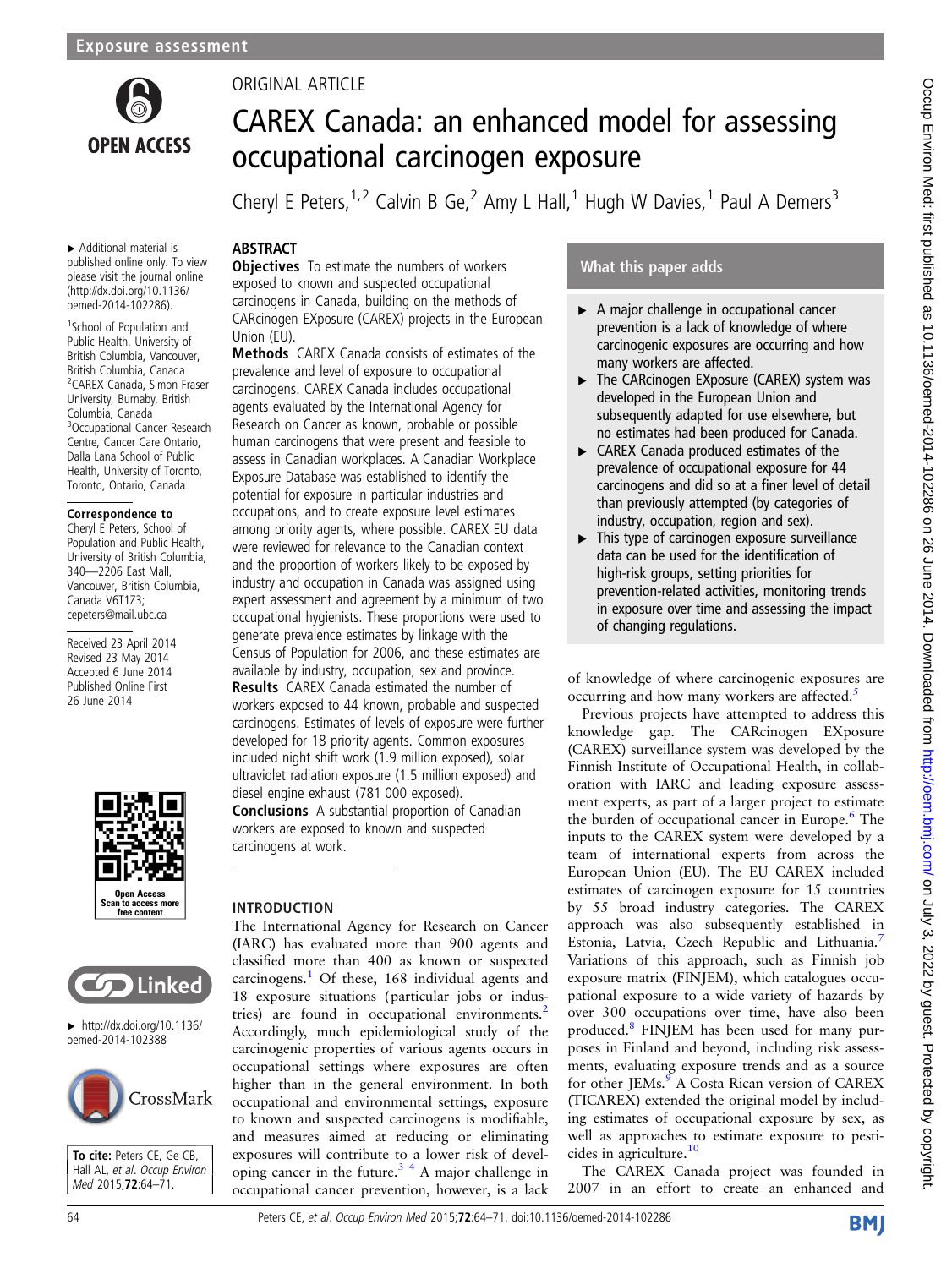Canadian-specific tool for occupational carcinogen exposure assessment. CAREX Canada's occupational component is modelled after the EU CAREX project and was designed to incorporate the strengths of that system, as well as those of FINJEM. CAREX Canada also includes a component that is focused on environmental exposures, described elsewhere.<sup>[3](#page-7-0)</sup> The goal of CAREX Canada's occupational component is to estimate the number of Canadian workers exposed to known and suspected carcinogens, and where possible, to estimate their levels of exposure.

Unique enhancements in the Canadian project include estimates of occupational exposure by detailed industry and occupation, as well as by sex and province. It is important in Canada to assess exposure by province because workplace health protection is largely administered at the provincial level, and providing exposure estimates at this level allows provinces to set their own priorities. The ability to separate estimates by sex is important for biological reasons (where an exposure leads to a sex-specific cancer) and expansion of CAREX estimates to other purposes (eg, estimating the burden of disease by sex). The CAREX Canada system also created and used a national exposure measurement database to produce estimates of occupational exposure, and the number of agents included was expanded to include more suspected carcinogens. This type of carcinogen exposure surveillance data can be used for the identification of high-risk groups, setting priorities for prevention-related activities, monitoring trends in exposure over time and assessing the impact of changing regulations.<sup>[11](#page-7-0)</sup> CAREX Canada does not include the primary collection of exposure data, but rather harvests from existing data sources to guide the exposure estimation process. The purpose of the present article is to highlight the enhancements made to the CAREX process in the creation of CAREX Canada, and summarise the occupational exposure estimate results (both exposure prevalence and level of exposure). This work was approved by the Research Ethics Board at the University of British Columbia.

### METHODS

#### Selection of carcinogens

Known and suspected carcinogens were selected for inclusion in CAREX Canada (where the workplace was identified as a potential source of exposure) from the list of IARC-classified Group 1 (known human carcinogens), Group 2A (probable carcinogens)

and Group 2B (possible carcinogens). The occupationallyrelated agents were then evaluated based on three criteria: (1) the agent was likely to be present in Canadian workplaces in the year 2006, and exposure was relatively prevalent  $(>10000$ likely to be exposed); (2) toxic effects, including carcinogenicity (IARC Group 1 agents were given higher priority); and (3) the feasibility of assessing exposure based on available data. Occupational exposure was defined as inhalation and/or dermal exposure at work to levels above environmental background levels. We combined some separate IARC agents into groups for exposure assessment when they were expected to be encountered together in workplaces. This grouping occurred for the polycyclic aromatic hydrocarbons and the antineoplastic agents.

#### Data gathering

A major component of the CAREX Canada occupational project was the creation of the Canadian Workplace Exposure Database (CWED), a repository of occupational exposure monitoring data from across Canadian jurisdictions. This database was used in two ways: (1) to identify the potential for exposure in particular industries and occupations and (2) to create exposure level estimates among the data-rich priority agents. At the time these estimates were developed, the CWED contained approximately 100 000 exposure measurements for known and suspected carcinogens collected between 1981 and 2004 for regulatory purposes in two of Canada's largest provinces. The CWED has been continuously expanded as other Canadian provinces agree to contribute data, and at time of writing contained 460 000 measures of exposure (carcinogens and noncarcinogens).<sup>12</sup> Other primary sources of data include the EU CAREX project (for proportions of workers exposed and other general methodology), published literature on exposure to carcinogens in the workplace, government reports and grey literature (figure 1). Population data on industry, occupation, province/territory and sex were obtained from Statistics Canada based on their 2006 Census of Population.<sup>13</sup>

#### Occupational estimates approach and simple adaptations

A generalised approach (outlined in figure 1) was developed to ensure comparability among substances, methodological transparency and ease of interpretation. This framework was flexible and was adapted for agents with unique data sources or particu-lar assessment challenges.<sup>[14](#page-7-0)</sup> Primary data sources were reviewed

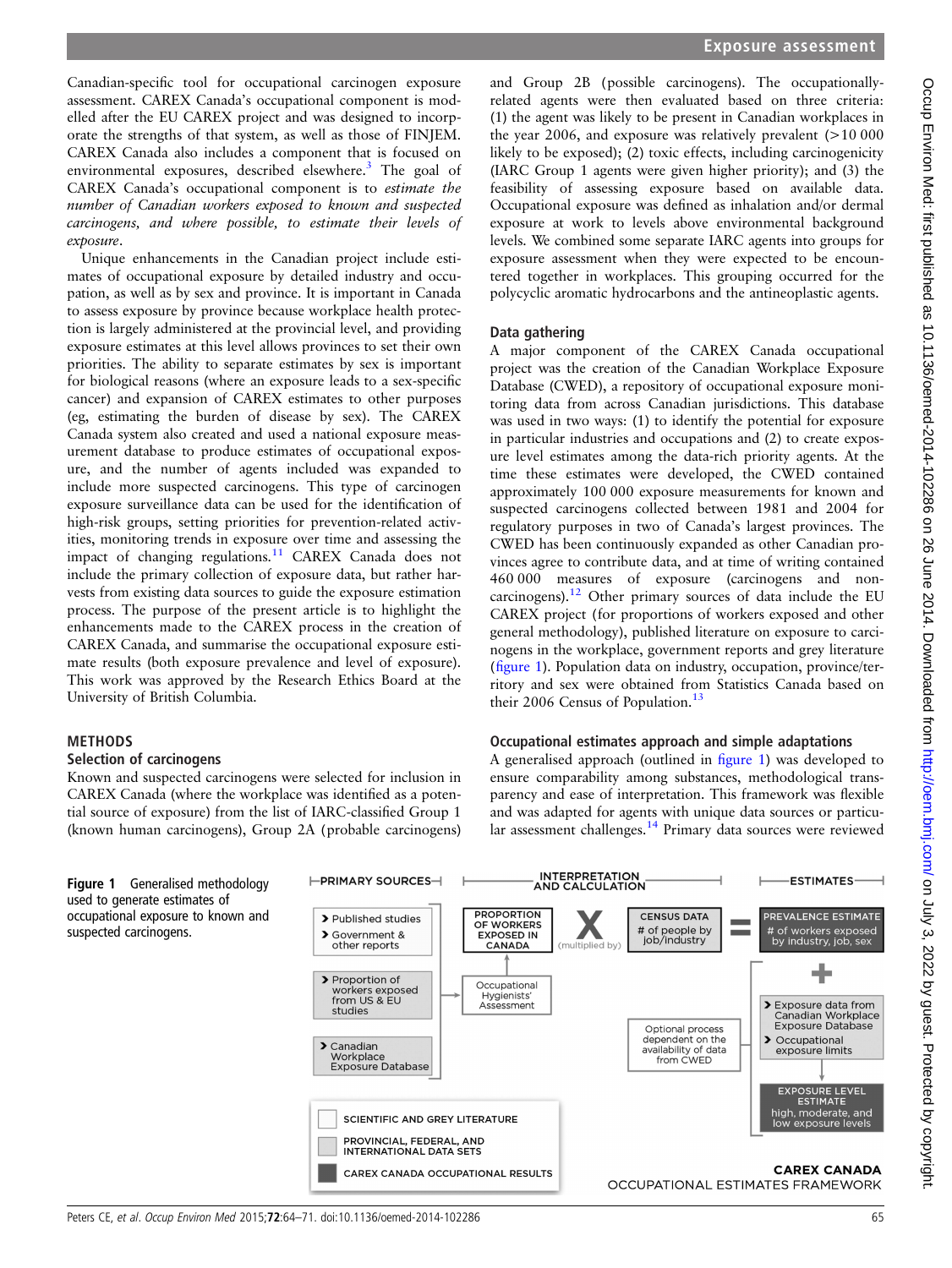for relevance to the Canadian context and the proportion of workers likely to be exposed by industry and occupation in Canada was assigned using expert assessment and agreement by a minimum of two occupational hygienists. All procedures and estimates were externally reviewed by a scientific advisory committee composed of research and practice professionals in occupational hygiene and epidemiology.

These proportions were then linked to the census data to calculate a simple prevalence (number of workers exposed) by agent. Prevalence estimates were generated by industry (North American Industry Classification System or NAICS, 2002 version), occupation (National Occupational Classification— Statistics, 2006 version), province or territory, and sex.

Where data are available in the CWED, exposure levels were also estimated using a semiquantitative method based on the concepts used by the Institut de recherche Robert-Sauvé en santé et en sécurité du travail in Quebec, Canada (IRSST).<sup>[15](#page-7-0)</sup> We used these criteria for exposure levels to match the methods and reporting structure of the IRSST because Quebec is the largest current exposure data collector in Canada, but these data were publically unavailable. Using their method allowed estimates to be comparable across jurisdictions. Two concentration thresholds were selected for each agent based on workplace exposure limits and cancer-relevant health outcomes. In general, we set high exposure thresholds to current threshold limit values from the American Conference of Governmental Industrial Hygienists (ACGIH), unless the limit was not set for cancer prevention reasons. In these cases (eg, for wood dust, where the current threshold limit value (TLV) is set to prevent non-malignant respiratory disease), we selected a threshold based on the epidemiological literature. We set the moderate thresholds as half of high exposure thresholds. For a given industry/job combination, high exposure was assigned when there were at least 25 samples available for that agent in a particular job and industry, and 20% or more of those samples had concentrations that were at or above the high threshold. The criteria for moderate exposure were met in one of two ways. Either (1) there were at least 25 samples available for that agent in a particular job and industry, and 20% or more of those samples had concentrations above the moderate threshold or (2) there were at least 10, but less than 25 samples, and 20% or more of those samples had concentrations above the high threshold. Workers were assigned into the low category of exposure where there were either no samples (but expert assessment deemed exposure as plausible) or the samples did not meet the criteria for moderate exposure (ie, were typically lower than half the exposure limit).

For some agents, CWED data were not available, but we were able to estimate exposure levels via some simple adaptations to the general framework. Two examples of this are artificial ultraviolet radiation (UVR) and solar UVR exposure to outdoor workers. Since there are no systematic measures of these physical hazards in Canada, we developed modified methods in order to assess both prevalence and level of exposure. The detailed methods and results of the solar UVR exposure assessment have been published elsewhere.<sup>16</sup> Briefly, exposure categories were developed based on expected time spent outdoors. Groups were categorised as having high exposure when  $\geq 75\%$ of their workday was expected to be outdoors, and these jobs were identified using skin cancer prevention materials from Australian campaigns.<sup>[17](#page-7-0)</sup> For the moderate and low categories of exposure, Canadian career-selection websites were used to identify jobs with outdoor components.

To develop estimates of the levels of artificial UVR exposure, we used a report by the International Commission of Non-Ionizing Radiation Protection (ICNIRP).<sup>[18](#page-7-0)</sup> This report classified exposure to artificial UVR into categories of low, medium, high and very high with respect to the potential for overexposure. The only source classified with a low potential was exposure to general lighting, which CAREX Canada defined as environmental exposure (rather than occupational). Therefore, we excluded ICNIRP's low potential for overexposure classification and defined our exposure groups based on their medium, high and very high potential for overexposure categories. A group of workers was considered to have low exposure if the ICNIRP found that there was a medium potential for overexposure, moderate exposure if the ICNIRP classified the job as having a high potential for overexposure and high exposure if the ICNIRP classified the job as having a very high potential for overexposure.

#### Unique data sources: shift work, antineoplastic agents and ionising radiation

It is relatively simple to adapt the generalised occupational estimates approach to other exposures that either a) are nontraditional from an industrial hygiene perspective or b) have unique challenges or exposure monitoring practices that make the general approach less desirable. The three main exposures where this occurred in CAREX Canada were shift work, ionising radiation and antineoplastic agents.

Briefly for shift work, we used Statistics Canada's Survey of Labour and Income Dynamics public-use micro-data file for the year 2006.[19](#page-7-0) This survey was selected because it is a large, nationally representative survey that has information on industry and occupation for all respondents, as well as data on the type of shift that people work in Canada. Exposure was defined as regular work between the hours of 12:00 and 05:00, which was captured by the self-reported shift types of 'A rotating shift' and 'Regular night or graveyard schedule.' Population counts were calculated by using Statistics Canada provided weights for use in their survey data. The granularity of codes available for industry and occupation in the public-use micro-data file was less than that for census-derived exposure estimates. Therefore, in order to compare exposure estimates by industry, some basic assumptions were made, which are noted where applicable in the results tables.

For ionising radiation, we consulted complementary data available in the 2007 and 2008 annual reports from the National Dose Registry  $(NDR)^{20}$ <sup>21</sup> in order to reconstruct exposure estimates for 2006. The NDR is a centralised Canadian registry of occupational radiation doses which contains records for over 100 000 currently monitored Canadians.

We calculated a range in the number of workers exposed to ionising radiation to account for uncertainties in how regulations are administered across different Canadian jurisdictions. The low end of the range is the number of monitored workers with a whole-body dose above the limit of detection (ranges from 0.1 to 0.2 mSv (millisievert)) over 1 year. The high end of the range is an extrapolation based on a detailed review of each NDR defined job title with respect to the number of workers likely to be missing from the population of monitored workers. We also examined the proportions of workers exposed from European CAREX projects where we were unable to estimate the proportion of exposed workers directly. For levels of exposure, workers were classified as having low exposure if their annual whole-body radiation dose was between the limit of detection and 1 mSv; moderate exposure if their dose was >1 to <20 mSv; and high if their dose was >20 mSv (which is also the ACGIH occupational exposure limit for an annual dose).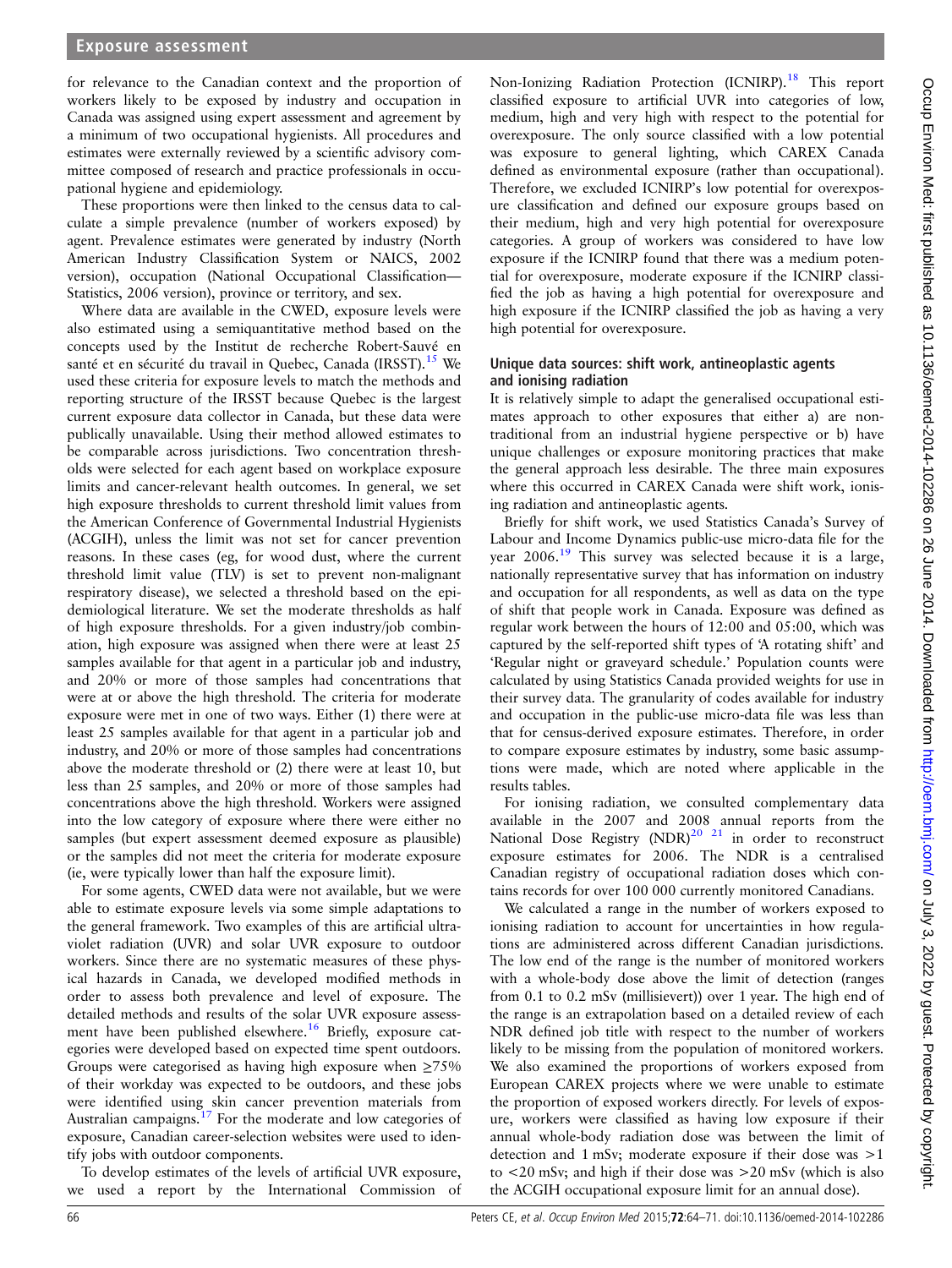For antineoplastic agents, a varied expert-based approach was used depending on the job/industry being considered. Data sources included: (1) peer-reviewed literature, (2) human resources databases, (3) reports on industry practices, (4) unpublished reports on the potential for antineoplastic agent exposure and (5) personal communication with experts in academia and industry.<sup>[22](#page-7-0)</sup> Estimates were produced separately for hospital nurses and physicians, hospital pharmacy staff, community pharmacy staff and veterinary workers.

#### Data quality definitions

After we calculated prevalence and level of exposure estimates, we assigned a data quality score to each agent. We classified agents as having high quality data where we were able to produce quantitative estimates of the levels of exposure using at least 1000 CWED observations per agent across a variety of industries. An important limitation to this classification is that much of our data are over 10 years old. For agents where we had evidence of stable exposures over that time period (ie, silica), this is less of an issue; however, for agents like tetrachloroethylene, where regulations have changed substantially in the last 5–10 years, we are less convinced that our historic data truly reflect current exposure in the workplace.

We classified agents as having moderate data quality when there were few data available, but where other proxy information on exposure allowed us to assign exposure levels. A good example of this situation is the antineoplastic agents, where few objective exposure measures are available since regulatory exposure monitoring does not occur in Canada. Moderate data quality was also assigned for substances with less than 1000 (but greater than 200) exposure data points available.

We classified agents as having low data quality where we had insufficient exposure data points (<200) to attempt to assign exposure levels, and also in the case of asbestos, where exposure situations have changed significantly in past decades so that assigning accurate exposure levels was difficult.

#### **RESULTS**

#### General results: prevalence and level of exposure, and data quality in Canada

Overall, CAREX Canada produced occupational prevalence estimates for 44 known and suspected carcinogens, and semiquantitative estimates of exposure levels for 18 of these agents. [Table 1](#page-4-0) outlines the results, categorised by IARC classifications. The data quality variable for each agent is also noted.

Overall, the most prevalent exposure in Canada was shift work (1.9 million exposed), followed by solar UVR exposure to outdoor workers (n=1.5 million), diesel engine exhaust  $(n=781 000)$  and benzene  $(n=374 000)$ . In terms of data quality, 24 (55%) of the 44 agents had low quality data (not enough information to assign exposure levels, or data too outdated to use) and 8 (18%) had moderate data quality (200– 1000 workplace samples in the CWED or good quality qualitative data on exposure levels). Only 12 of the agents reviewed (27%) were classified as having high quality data (quantitative exposure level estimates possible, with >1000 samples available in the CWED). More men than women were exposed to carcinogens; the mean percentage of men exposed by carcinogen was 79%, ranging from 27% for antineoplastic agents to 97% for polychlorinated biphenyls (see online [supplementary table](http://oem.bmj.com/lookup/suppl/doi:10.1136/oemed-2014-102286/-/DC1) S1 for more details).

Results are shown in [table 2](#page-5-0) for the 18 agents where exposure level estimates were calculated. For most agents, the greatest proportion of exposure tends to be located in the low exposure

category. However, agents such as solar radiation, wood dust and artificial UV radiation display large proportions of workers in the high category of exposure.

Exposure prevalence by two-digit NAICS 2002 industry codes is shown in [table 3.](#page-5-0) The total number of workers employed in each industry is also presented, as well as the top three exposure agents (ordered by prevalence). The number of exposures column indicates occurrences of exposure as opposed to individuals exposed. Although one person may very well be exposed to more than one agent, the exposures-per-worker metric gives an indication of the overall prevalence of exposure to known and suspected carcinogens. The mining and oil and gas extraction industry (NAICS 21) along with the construction industry (NAICS 23) are two notable instances where the exposures-per-worker exceed 1.0.

By way of an illustration, [table 4](#page-6-0) shows the same information as [table 3,](#page-5-0) focusing in a more detailed level on a single sector (manufacturing). This table does not include exposures from ionising radiation or shift work, since the industry classifications systems used for these agents were not available at a sufficient level of detail to link directly to the other estimates. Therefore, in many cases, one of these two exposures could be in the top three, but we cannot address this for the manufacturing industry. The exposures-per-worker metric here is highest in primary metal manufacturing and wood product manufacturing. A similar table with results presented by occupation ( job title) is available in the online supplementary table S2. In addition, results for the 12 most prevalence exposures in Canada are presented by province in the online supplementary table S3.

## **DISCUSSION**

CAREX Canada used a well-established model for exposure surveillance developed for and applied across the workforces of many countries in Europe<sup>5</sup> and specifically Finland.<sup>[8](#page-7-0)</sup> We expanded on these models by modifying the programme to focus on the Canadian context (adding exposure estimation for many suspected carcinogens that were not initially included, updating proportions exposed to reflect variability in Canadian industries, etc). In addition, we used a more detailed set of labour force data, allowing us to examine exposure at a finer level of detail with respect to industry and occupation titles, as well as jurisdiction (province or territory), and sex. We also created and used a CWED to increase the accuracy and robustness of our exposure estimates. These enhancements together provide a repository of data and other information on occupational exposure to known and suspected carcinogens in Canada, and could serve as a model for expanding CAREX-type systems to other jurisdictions, particularly in the Americas. These enhancements could be applied in other countries with available labour force data, and could be improved further by the addition of age as a dimension in the system. We were not able to include age in our assessment because the extra dimension made some cells in the census data too small for release from Statistics Canada.

CAREX EU estimates of exposure have been used for other purposes, notably for estimating the burden of occupational cancer in various countries. For example, a recent study in the UK by Rushton et al used CAREX EU data to complete the exposure assessment portion of the project. $^{23}$  $^{23}$  $^{23}$  CAREX Canada estimates are being used in a similar fashion in a study, currently underway, to estimate the burden of occupational cancer in Canada. Having country-specific estimates of exposure that use measured data is an improvement to burden studies that could be employed in the future.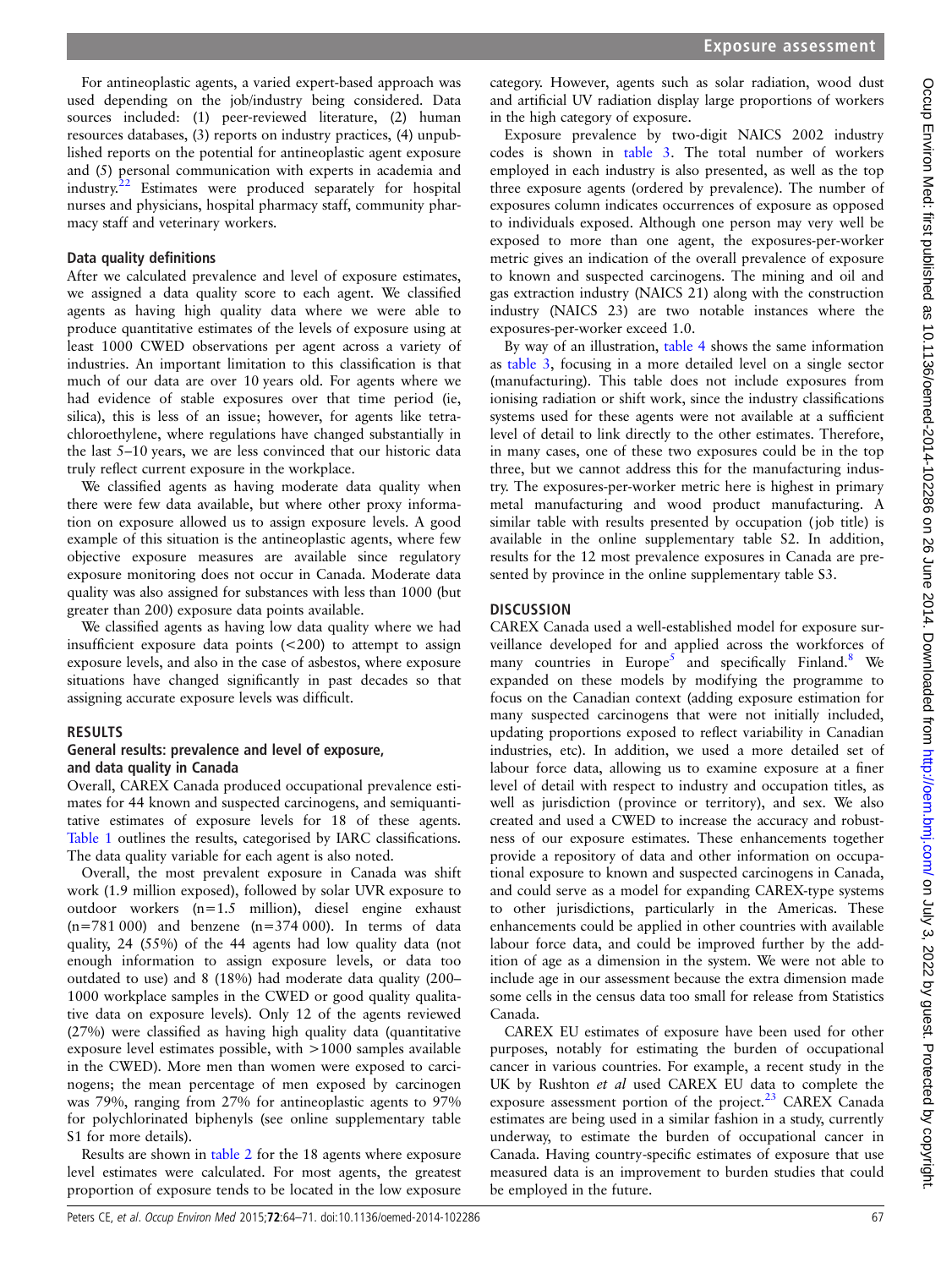#### <span id="page-4-0"></span>Table 1 Workplace exposure to known and suspected carcinogens, Canada, 2006

| <b>IARC</b> group                                         | Agent                                                 | Data quality  | n Exposed at<br>work | % Of total<br>workforce | <b>Exposure levels</b><br>available |
|-----------------------------------------------------------|-------------------------------------------------------|---------------|----------------------|-------------------------|-------------------------------------|
| Carcinogenic agents (IARC 1)                              | Solar radiation                                       | Moderate      | 1 476 000            | 8.8                     | Yes                                 |
|                                                           | Diesel engine exhaust                                 | Low           | 781 000              | 4.6                     | No                                  |
|                                                           | Silica (crystalline)                                  | High          | 382 000              | 2.3                     | Yes                                 |
|                                                           | Benzene                                               | High          | 374 000              | 2.2                     | Yes                                 |
|                                                           | Wood dust                                             | High          | 338 000              | 2.0                     | Yes                                 |
|                                                           | Asbestos                                              | Low           | 151 000              | 0.90                    | No                                  |
|                                                           | Formaldehyde                                          | High          | 151 000              | 0.90                    | Yes                                 |
|                                                           | Ultraviolet radiation (artificial sources)            | Moderate      | 141 000              | 0.83                    | Yes                                 |
|                                                           | Chromium (hexavalent)                                 | High          | 104 000              | 0.61                    | Yes                                 |
|                                                           | Ionising radiation                                    | Moderate-high | 37 000-78 000        | $0.22 - 0.46$           | Yes                                 |
|                                                           | Cadmium                                               | High          | 31 000               | 0.18                    | Yes                                 |
|                                                           | Arsenic                                               | Moderate      | 25 000               | 0.15                    | No                                  |
|                                                           | Trichloroethylene                                     | Moderate      | 9800                 | 0.06                    | Yes                                 |
|                                                           | Polychlorinated biphenyls                             | Low           | 8200                 | 0.05                    | No                                  |
|                                                           | Coal tar and coal tar pitches                         | Low           | 7600                 | 0.05                    | No                                  |
|                                                           | Beryllium                                             | Low           | 3900                 | 0.02                    | No                                  |
|                                                           | 1,3-Butadiene                                         | Low           | 3900                 | 0.02                    | No                                  |
|                                                           | Ethylene oxide                                        | Moderate      | 2400                 | 0.01                    | Yes                                 |
| Probable carcinogenic agents (IARC 2A)                    | Shift work with potential for circadian<br>disruption | High          | 1 900 000            | 11.6                    | Yes                                 |
|                                                           | Tetrachloroethylene                                   | High          | 15 000               | 0.09                    | Yes                                 |
|                                                           | Acrylamide                                            | Low           | 9300                 | 0.05                    | No                                  |
|                                                           | Epichlorohydrin                                       | Low           | 6600                 | 0.04                    | No                                  |
|                                                           | Creosotes                                             | Low           | 4800                 | 0.03                    | No                                  |
| Possible carcinogenic agents (IARC 2B)                    | Ethylbenzene                                          | Low           | 208 000              | 1.2                     | No                                  |
|                                                           | Styrene                                               |               | 89 000               | 0.53                    | Yes                                 |
|                                                           | <b>Bitumens</b>                                       | High<br>Low   |                      | 0.26                    |                                     |
|                                                           | Dichloromethane                                       | Moderate      | 44 000               | 0.15                    | No                                  |
|                                                           |                                                       |               | 25 000               |                         | Yes                                 |
|                                                           | Toluene diisocyanates                                 | Low           | 24 000               | 0.14                    | No                                  |
|                                                           | Chloroform                                            | Low           | 15 000               | 0.09                    | No                                  |
|                                                           | Antimony trioxide                                     | Low           | 9700                 | 0.06                    | No                                  |
|                                                           | Acetaldehyde                                          | Low           | 8600                 | 0.05                    | No                                  |
|                                                           | Naphthalene                                           | Low           | 7700                 | 0.05                    | No                                  |
|                                                           | Vanadium pentoxide                                    | Low           | 7100                 | 0.04                    | No                                  |
|                                                           | Acrylonitrile                                         | Low           | 5900                 | 0.04                    | No                                  |
|                                                           | Pentachlorophenol                                     | Low           | 4300                 | 0.03                    | No                                  |
|                                                           | 1,4-Dioxane                                           | Low           | 3700                 | 0.02                    | No                                  |
|                                                           | Refractory ceramic fibres                             | Low           | 3200                 | 0.02                    | No                                  |
|                                                           | 1,2-Dichloroethane                                    | Low           | 2000                 | 0.01                    | No                                  |
|                                                           | Nitrobenzene                                          | Low           | 500                  | < 0.01                  | No                                  |
| Mixed carcinogenic exposures                              |                                                       |               |                      |                         |                                     |
| Possible/probable carcinogenic agent<br>(IARC 2B and 2A)  | Polycyclic aromatic hydrocarbons                      | Low           | 350 000              | 2.1                     | No                                  |
| Possible/probable carcinogenic agent<br>( IARC 2B and 2A) | Lead                                                  | High          | 277 000              | 1.6                     | Yes                                 |
| Possible/carcinogenic agent<br>(IARC 2B and 1)            | <b>Nickel</b>                                         | High          | 117 000              | 0.69                    | Yes                                 |
| Probable/carcinogenic agents<br>(IARC 2A and 1)           | Antineoplastic agents                                 | Moderate      | 58 000               | 0.34                    | Yes                                 |
| Possible/probable carcinogenic agents<br>(IARC 2B and 2A) | Cobalt                                                | High          | 33 000               | 0.19                    | Yes                                 |
| IARC, International Agency for Research on Cancer.        |                                                       |               |                      |                         |                                     |

Each substance was reviewed in detail by job and industry with potential exposure; design of assessment techniques and reporting of each exposure estimate was reviewed by a scientific advisory committee. Another feature of the CAREX Canada estimates is that they were developed using measured exposure data from Canada; a database created during this process is now being adapted and expanded to include other jurisdictions and non-carcinogenic substances of interest.

CAREX Canada's estimates of exposure can be presented by any available dimension, including industry, occupation, province, sex and exposure level; this ability is a key enhancement to previous CAREX projects. The original platform for the

European CAREX was strictly driven by a broad industry category, and so this system increases flexibility of use. The CAREX Canada system defines exposure very broadly (any exposure above the expected environmental background). In this way, it is intended to estimate the number of workers potentially exposed above background, rather than the number exposed at a level that might confer a risk of developing cancer. For this reason, there are inherently large proportions of workers who fall into the low category of exposure in our estimates. The benefit of a system that estimates all potential exposure, rather than precise estimates of people at risk, is largely a cost and effort benefit. Precise estimates would require regular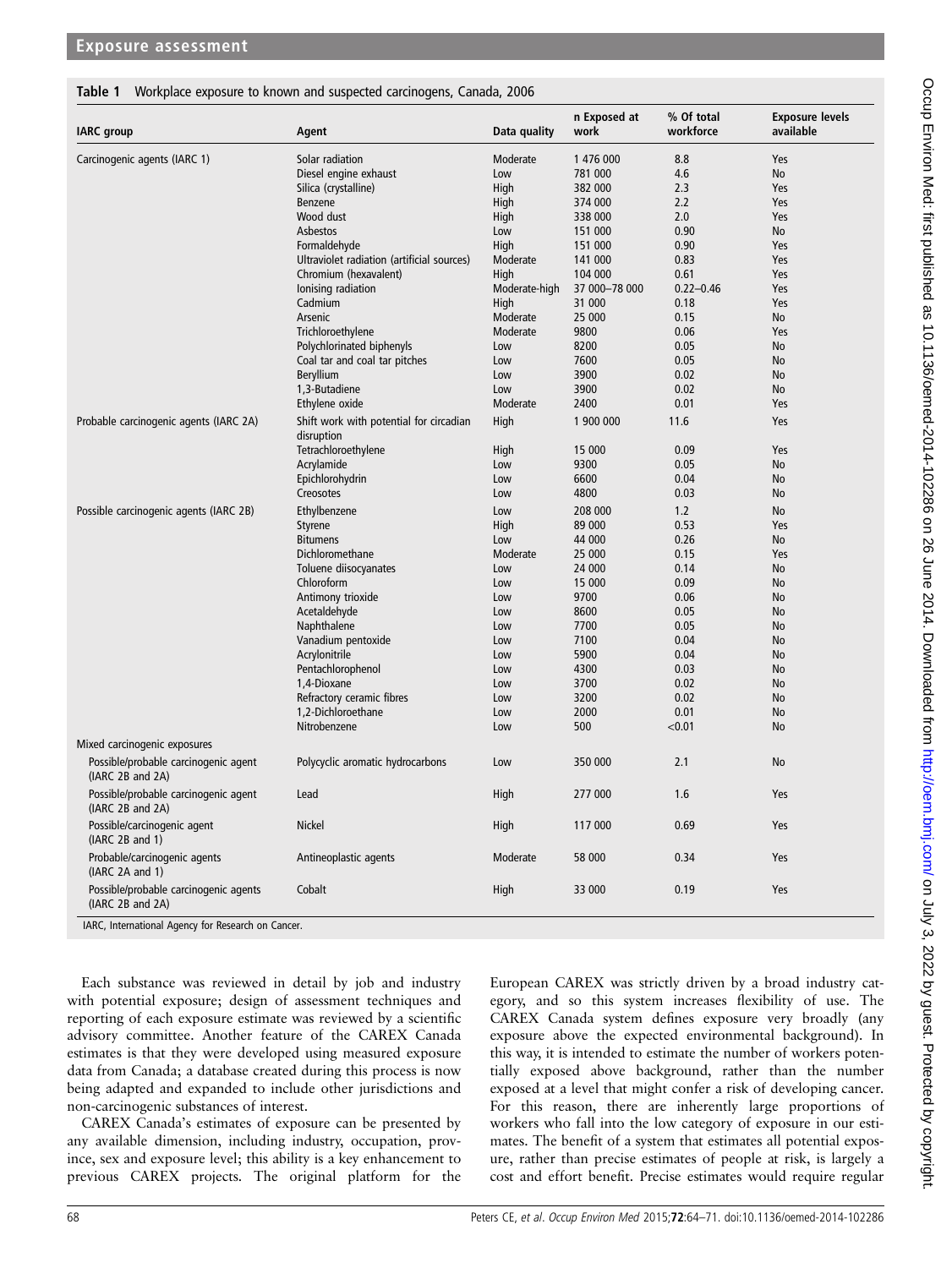<span id="page-5-0"></span>Table 2 Exposure to known and suspected carcinogens by exposure level, Canada, 2006

| <b>CAREX</b> agent                         | High exposure (n) (%) | Moderate exposure (n) (%) | Low exposure (n) (%) | <b>Total</b>  |
|--------------------------------------------|-----------------------|---------------------------|----------------------|---------------|
| Shift work                                 | 1 900 000 (100%)*     |                           |                      | 1 900 000     |
| Solar radiation                            | 896 000 (61%)         | 391 000 (26%)             | 190 000 (13%)        | 1 476 000     |
| Silica (crystalline)                       | 53 000 (14%)          | 147 000 (39%)             | 182 000 (48%)        | 382 000       |
| Benzene                                    | 1400 $(<1\%)$         | 32 000 (9%)               | 341 000 (91%)        | 374 000       |
| Wood dust                                  | 93 000 (28%)          | 166 000 (49%)             | 79 000 (23%)         | 338 000       |
| Lead                                       | 60 000 (22%)          | 81 000 (29%)              | 136 000 (49%)        | 277 000       |
| Formaldehyde                               | 3700 (2%)             | 46 000 (30%)              | 102 000 (68%)        | 151 000       |
| Ultraviolet radiation (artificial sources) | 87 000 (62%)          | 34 000 (24%)              | 20 000 (14%)         | 141 000       |
| Nickel                                     | 8100 (7%)             | 12 000 (10%)              | 97 000 (83%)         | 117 000       |
| Chromium (hexavalent) compounds            | 500 $(<1\%)$          | 13 000 (12%)              | 90 000 (87%)         | 104 000       |
| <b>Styrene</b>                             | 38 000 (43%)          | 28 000 (32%)              | 23 000 (26%)         | 89 000        |
| lonising radiationt                        | < 100                 | 10 000-18 000             | 26 000-60 000        | 36 000-78 000 |
| Antineoplastic agents                      | 5000 (9%)             | 40 000 (70%)              | 13 000 (21%)         | 58 000        |
| Cobalt                                     | 1800 (6%)             | 9500 (29%)                | 21 000 (65%)         | 33 000        |
| Cadmium                                    | 2200 (7%)             | 21 000 (66%)              | 8300 (27%)           | 31 000        |
| Dichloromethane (methylene chloride)       | 3400 (13%)            | 8300 (33%)                | 14 000 (54%)         | 25 000        |
| Tetrachloroethylene                        | 700 (5%)              | 2200 (15%)                | 12 000 (80%)         | 15 000        |
| Trichloroethylene                          | 300 (3%)              | 5400 (55%)                | 4100 (42%)           | 9800          |

\*Only those working regular night and rotating night shifts are reported as exposed.

†Results presented as a range due to the assumption that fewer workers are monitored for ionising radiation exposure than are actually exposed; see methods section for more details.

surveys across Canada to identify individual workers at risk of exposure. Certainly, this would produce more accurate counts of workers exposed, but at a much higher cost. CAREX Canada's estimates provide a more accessible and less costly way to identify workplaces with large workforces potentially exposed, and perhaps more importantly, to identify those who are at risk of high exposure (through the use of quantitative data).

The process of creating a CAREX system has inherent uncertainty. For substances that were initially reviewed by the EU CAREX project, we had a starting point to estimate proportions of workers exposed and apply them to Canadian Labour Force statistics. However, even in these cases, exposure proportions in the EU CAREX were more broadly classified than the systems used in Canada, and Canadian proportions required inference for particular industry and occupation combinations. For

#### Table 3 Exposure to CAREX agents by broad industry group

| Industry subsector (two-digit NAICS code)                                | <b>Total</b><br>employed (n) | Number of<br>exposures | <b>Exposures</b><br>per worker | Top three exposures |
|--------------------------------------------------------------------------|------------------------------|------------------------|--------------------------------|---------------------|
| 31-Manufacturing                                                         | 2 006 000                    | 1 479 000              | 0.74                           | SHIFT, WOOD, BENZ   |
| 23-Construction                                                          | 1 069 000                    | 1 188 000              | 1.11                           | SOL, SILI, WOOD     |
|                                                                          | 820 000                      | 764 000                | 0.93                           | DEE, SOL, SHIFT     |
| 48-Transportation and warehousing                                        |                              |                        |                                |                     |
| 44-Retail trade                                                          | 1 917 000                    | 553 000                | 0.29                           | SHIFT, PAH, BENZ    |
| 62-Health care and social assistance                                     | 1 716 000                    | 468 000                | 0.27                           | SHIFT, ANTI, IRAD   |
| 11-Agriculture, forestry, fishing and hunting                            | 524 000                      | 441 000                | 0.84                           | SOL, DEE, WOOD      |
| 91-Public administration                                                 | 979 000                      | 403 000                | 0.41                           | SOL, SHIFT, DEE     |
| 72-Accommodation and food services                                       | 1 127 000                    | 400 000                | 0.35                           | SHIFT, PAH, SOL     |
| 81-Other services (except public administration)                         | 820 000                      | 398 000                | 0.49                           | BENZ, PAH, ETHB     |
| 56-Administrative and support, waste management and remediation services | 723 000                      | 269 000                | 0.37                           | SOL, SHIFT, DEE     |
| 21-Mining and oil and gas extraction                                     | 239 000                      | 261 000                | 1.09                           | SHIFT, SOL, DEE     |
| 41-Wholesale trade                                                       | 739 000                      | 175 000                | 0.24                           | DEE, SHIFT, SOL     |
| 71-Arts, entertainment and recreation                                    | 346 000                      | 118 000                | 0.34                           | SOL, SHIFT, CHLF    |
| 54-Professional, scientific and technical services                       | 1 122 000                    | 86 000                 | 0.08                           | SOL, SHIFT, SILI    |
| 51-Information and cultural industries                                   | 417 000                      | 77 000                 | 0.18                           | SHIFT, SOL, BENZ    |
| 61-Educational services                                                  | 1 1 5 1 0 0 0                | 73 000                 | 0.06                           | SHIFT, SOL, FORM    |
| 22-Utilities                                                             | 133 000                      | 55 000                 | 0.41                           | SOL, SHIFT, IRAD    |
| 52-Finance and insurance                                                 | 689 000                      | 32 000                 | 0.05                           | SHIFT, SOL, DEE     |
| 53-Real estate and rental and leasing                                    | 304 000                      | 28 000                 | 0.09                           | SOL, DEE, BENZ      |
| 55-Management of companies and enterprises                               | 21 000                       | 3900                   | 0.19                           | SHIFT, SOL, DEE     |
| Total                                                                    | 16 861 000                   | 7 298 000              | 0.43                           | SHIFT, SOL, DEE     |

ANTI, antineoplastic agents; BENZ, benzene; CHLF, chloroform; DEE, diesel engine exhaust; ETHB, ethylbenzene; FORM, formaldehyde; IRAD, ionising radiation; NAICS, North American Industry Classification System; PAH, polycyclic aromatic hydrocarbons; SHIFT, shift work; SILI, silica; SOL, solar radiation; WOOD, wood dust.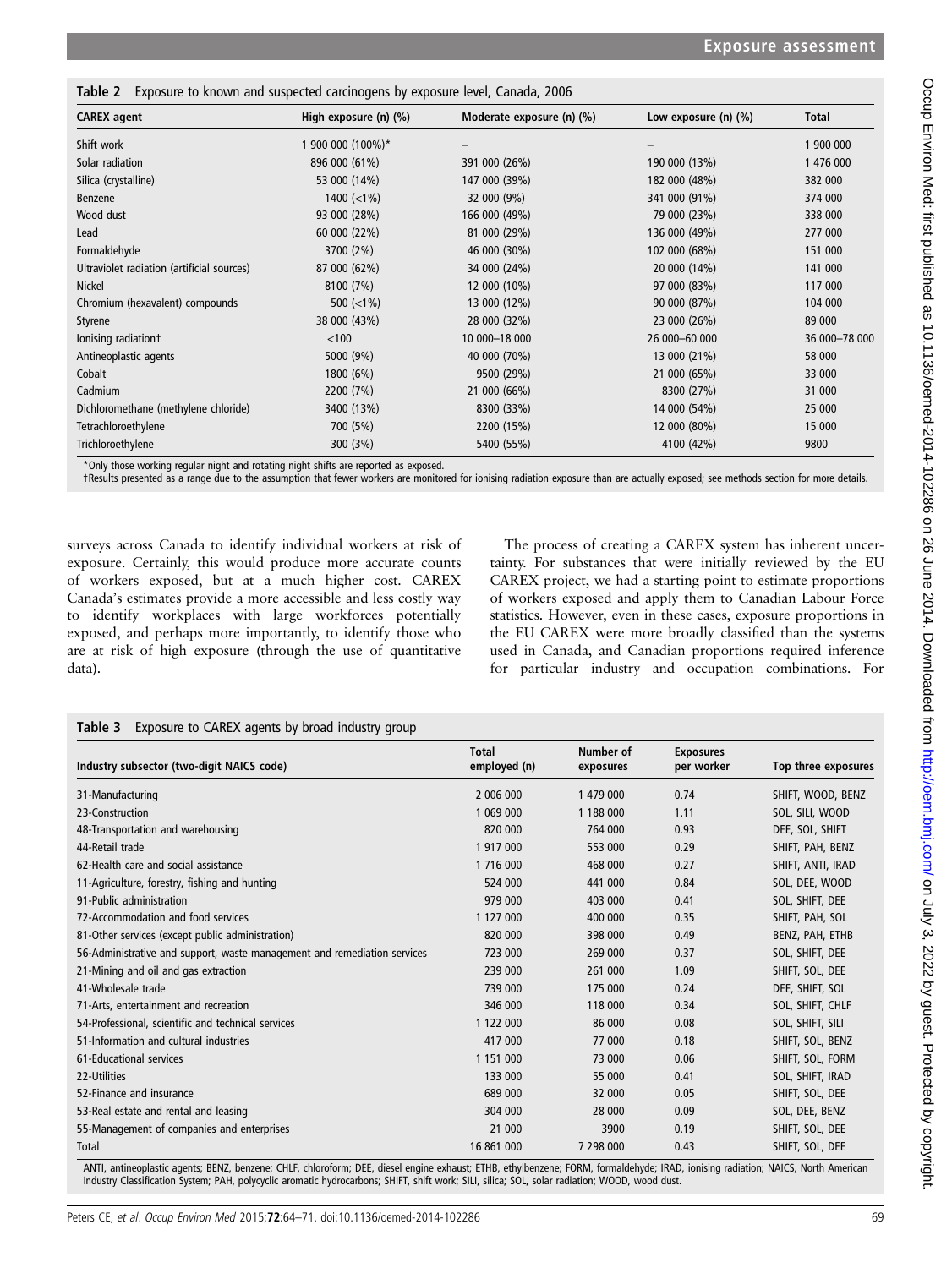<span id="page-6-0"></span>

| Exposure to CAREX agents in the manufacturing sector (excluding ionising radiation and shift work), Canada, 2006<br>Table 4 |                    |             |                      |                     |  |  |
|-----------------------------------------------------------------------------------------------------------------------------|--------------------|-------------|----------------------|---------------------|--|--|
| Industry subsector: three-digit NAICS code                                                                                  | Total employed (n) | # Exposures | Exposures per worker | Top three exposures |  |  |
| 321-Wood product manufacturing                                                                                              | 146 000            | 160 000     | 1.10                 | WOOD, FORM, SOL     |  |  |
| 336-Transportation equipment manufacturing                                                                                  | 264 000            | 134 000     | 0.51                 | PB, NI, BENZ        |  |  |
| 332-Fabricated metal product manufacturing                                                                                  | 187 000            | 131 000     | 0.70                 | PB, NI, UV          |  |  |
| 331-Primary metal manufacturing                                                                                             | 84 000             | 100 000     | 1.19                 | SILI, BENZ, PB      |  |  |
| 326-Plastics and rubber products manufacturing                                                                              | 125 000            | 91 000      | 0.73                 | BENZ, STYR, TDI     |  |  |
| 337-Furniture and related product manufacturing                                                                             | 111 000            | 89 000      | 0.80                 | WOOD, FORM, BENZ    |  |  |
| 333-Machinery manufacturing                                                                                                 | 131 000            | 71 000      | 0.54                 | PB, UV, NI          |  |  |
| 327-Non-metallic mineral product manufacturing                                                                              | 61 000             | 56 000      | 0.92                 | SILI, DEE, SOL      |  |  |
| 323-Printing and related support activities                                                                                 | 91 000             | 48 000      | 0.53                 | BENZ, CR6, PERC     |  |  |
| 325-Chemical manufacturing                                                                                                  | 92 000             | 34 000      | 0.37                 | BENZ, SILI, FORM    |  |  |
| 322-Paper manufacturing                                                                                                     | 90 000             | 33 000      | 0.37                 | FORM, WOOD, SOL     |  |  |
| 339-Miscellaneous manufacturing                                                                                             | 76 000             | 29 000      | 0.38                 | SILI, NI, BENZ      |  |  |
| 311-Food manufacturing                                                                                                      | 251 000            | 26 000      | 0.10                 | SOL, DEE, BENZ      |  |  |
| 324-Petroleum and coal products manufacturing                                                                               | 15 000             | 14 000      | 0.93                 | NAPH, BENZ, ETHB    |  |  |
| 335-Electrical equipment, appliance and component manufacturing                                                             | 49 000             | 14 000      | 0.29                 | PB, STYR, NI        |  |  |
| 334-Computer and electronic product manufacturing                                                                           | 90 000             | 11 000      | 0.12                 | PB, FORM, NI        |  |  |
| 315-Clothing manufacturing                                                                                                  | 68 000             | 5900        | 0.09                 | FORM, TCE, DEE      |  |  |
| 312-Beverage and tobacco product manufacturing                                                                              | 31 000             | 5400        | 0.17                 | DEE, SOL, BENZ      |  |  |
| 313-Textile mills                                                                                                           | 18 000             | 4900        | 0.27                 | FORM, PERC, ACRY    |  |  |
| 314-Textile product mills                                                                                                   | 18 000             | 4500        | 0.25                 | PERC, ANT, FORM     |  |  |
| 316-Leather and allied product manufacturing                                                                                | 7500               | 1400        | 0.19                 | BENZ, CR6, NAPH     |  |  |
| Total                                                                                                                       | 2 006 000          | 1 479 000*  | 0.74                 | SHIFT, WOOD, BENZ   |  |  |

\*Includes the numbers listed here, in addition to 419 000 manufacturing workers doing shift work, who are not included in any totals due to limited detail on industry in the data source used to produce shift work estimates.

ACRY, acrylamide; ANT, antimony trioxide; BENZ, benzene; CR6, hexavalent chromium; DEE, diesel engine exhaust; ETHB, ethylbenzene; FORM, formaldehyde; NAICS, North American Industry Classification System; NAPH, naphthalene; NI, nickel; PB, lead; PERC, tetrachloroethylene; SHIFT, shift work; SILI, silica; SOL, solar radiation; STYR, styrene; TCE, trichloroethylene; TDI, toluene diisocyanates; UV, artificial ultraviolet; WOOD, wood dust.

substances that were not estimated by the EU CAREX, our group would start from scratch, using peer-reviewed and grey literature, data from the CWED, and information from the National Occupational Exposure Survey from the USA.<sup>24</sup> Coupled with expert assessment, these are the best available methods, though they have inherent uncertainty associated with them. For transparency, we applied a flag in the database for low confidence in all cases to document this occurrence.

Our estimates reflect instances of exposure that cannot be added, and so we are not able to calculate a total number of occupationally-exposed Canadians. This is a by-product of lack of individual-level data to account for situations where one worker may be exposed to a number of agents. In addition, we are not able to account for additive effects of either included agent exposures or other lifestyle effects (such as smoking) that could increase a worker's risk of cancer. Other methods have been used to assess exposure to carcinogens on a national level, most recently in Australia, where telephone interviews of randomly-selected households in that country asked a series of questions about workplace exposure. $25$  This study was able to assess exposure overall due to the study design. In general, the proportion of Australians exposed to carcinogens was higher than in Canada, especially for solar UVR exposure (unsurprisingly given climate differences), diesel exhaust (17% exposed vs 4.6% in Canada) and silica (6% vs 2.3% in Canada). This is not unexpected given that the Australian study relied on selfreporting of tasks, which could be subject to bias. Alternatively (or in addition), Australia could truly have more prevalent exposure than Canada. The main limitation of our results centres on exposure data quality. To increase the sensitivity of our exposure level estimates, we applied conservative criteria when identifying a high exposure group. Therefore, if a group

of workers is flagged as having high exposure, we are relatively confident that high exposure is occurring. If exposure data were not available for a particular job and industry combination, this group was automatically placed in the low exposure category for that substance. While this increases the robustness of our estimates in our use of quantitative exposure data, it means that there are likely to be groups of workers flagged in low exposure categories who actually could be at risk of high exposure. This is of particular importance for an industry such as construction. Here we know that high exposure is likely occurring (to agents such as wood dust, silica, diesel exhaust, etc) but since little monitoring data are included in the CWED (eg, none at all for diesel exhaust), we cannot confidently assign varying exposure levels for these workers. For diesel exhaust in particular, more studies have been done recently on exposure levels, and these could be used to enhance our estimates in the future.<sup>[26](#page-7-0)</sup>

Further to the point on data quality, the CWED data used to create the CAREX Canada estimates cover the time period of 1981–2004, with the bulk of the data being collected in the late 1980s and early 1990s. If exposure circumstances have changed substantially, our estimates could be improved by adding current exposure data to the CWED.<sup>[12](#page-7-0)</sup>

CAREX Canada's estimates of the numbers of workers exposed to known or suspected carcinogens, and the simple system and tools used to enter and extract data, offer enhancements to previous CAREX projects. These data could be used to identify groups at risk of high exposure, assess the impact of changing regulations, identify gaps and research priorities, and account for occupational exposure on the burden of cancer.

We have shown that millions of Canadian workers are at risk of exposure to known and suspected carcinogens, some at high levels of exposure. We have also highlighted where issues of